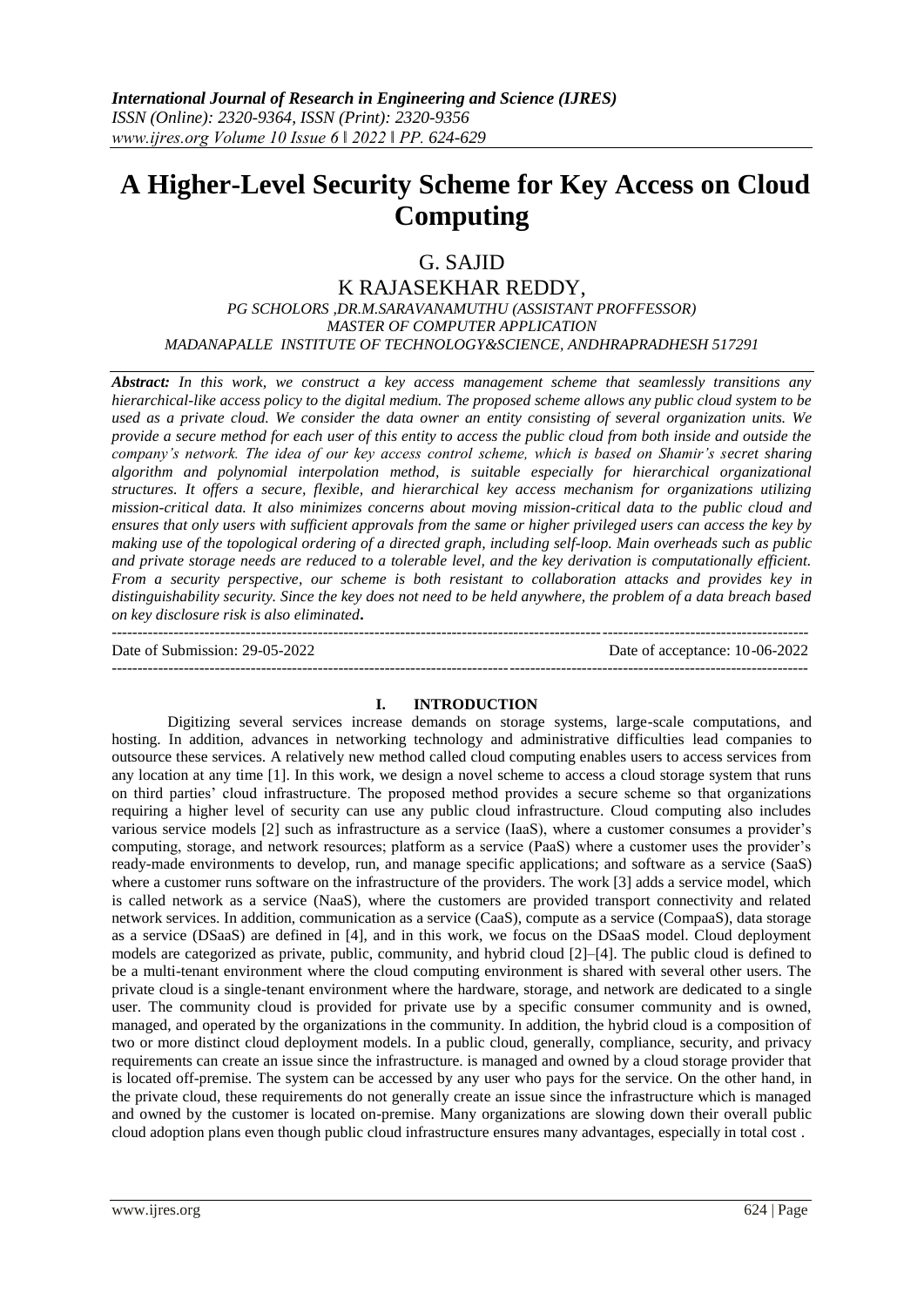## **II. SYSTEM ANALYSIS & FEASIBILITY STUDY**

## **Existing Method:**

In existing system, we are using public cloud .In a public cloud, generally, compliance, security, and privacy requirements can create an issue since the infrastructure is managed and owned by a cloud storage provider that is located off-premise. The system can be accessed by any user who pays for the service. On the other hand, in the private cloud, these requirements do not generally create an issue since the infrastructure which is managed and owned by the customer is located on-premise.

#### **Disadvantages:**

- Security issues
- Data privacy issues
- All users data can be store in same cloud location

#### **Proposed System:**

In proposed system we are using private cloud. The private cloud is a single-tenant environment where the hardware, storage, and network are dedicated to a single user. The community cloud is provided for private use by a specific consumer community and is owned, managed, and operated by the organizations in the community.

#### **ADVANTAGES**

- Increasing data privacy
- Increasing security
- Each user can have individual data storage



 **Fig : User Control Flow diagram**

#### **MODULES**

In this project there is four modules

- 1. Cloud Service provider
- 2 I Isers

## **Cloud Service Provider:**

**Login:** Login with valid email id and password

Add Group: CSP can add groups. In the group adding form contains group name **View Group:** CSP can view all the groups which all added.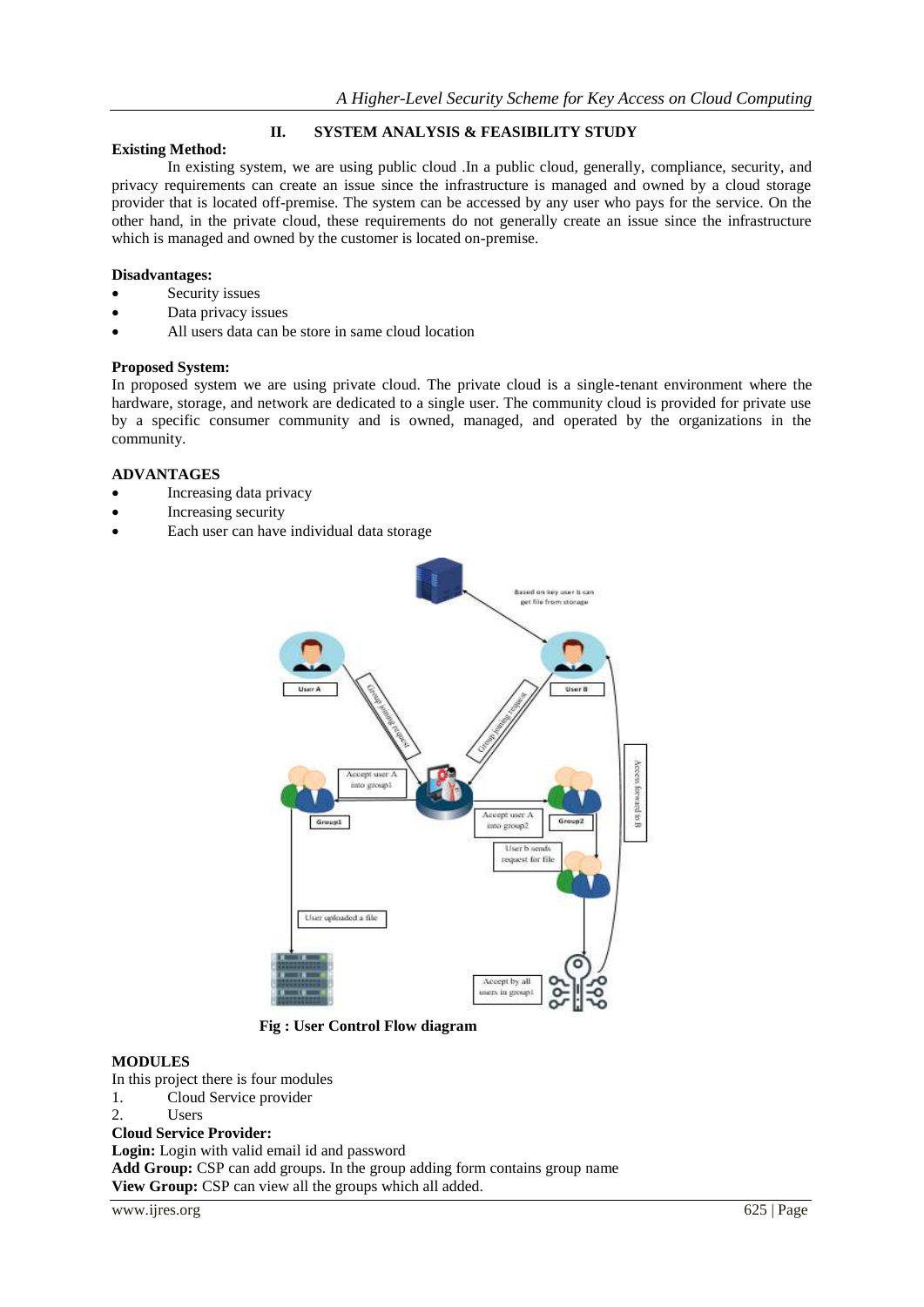**User Request:** CSP can view user requests.

**Logout:** Finally CSP Logout

**Users:**

**Register:** User will register with details like name, email, password, address etc.

Login: User will login into the system using registered details.

**View Groups:** Views all the groups and add into the group

**Upload Files:** User can upload files in the group.

**View Files:** user can view all the files and send's request

**Send Request:** User can send to the file and directly downloads if the users are same group Otherwise group members all has to accept the request then only file can be downloaded

**Logout:** Finally logout

### **III. METHODOLOGY AND ALGORITHMS:**

#### **Shamir's Secret Sharing Algorithm:**

Shamir's Secret Sharing (SSS) is a key distribution algorithm. It is named for the well-known Israeli cryptographer Adi Shamir who co-invented the Rivest–Shamir–Adleman (RSA) algorithm.

SSS divides a secret, such as a crypto key, into parts called shares. The shares are distributed to a group of people who are parties to the conversation. The parts of the secret are brought together to reconstruct the secret, but an important feature of Shamir's Secret Sharing is that the total number of shares is not needed to reconstruct the secret. A number less than the total number, called the threshold, is required. This helps avoid failures in decrypting the closely-held information should just one or a few parties be unavailable.

SSS is practical in its solution to the key-sharing problems many arrangements face, and is therefore usually used to secure the keys to something that is encrypted or secure using other tools or algorithms. A simple illustration of SSS is that of a vault that only a corporate board may access. The passcode is encrypted by SSS, so a quorum (threshold) of board members is needed to authorize the display or release of the vault passcode. If a board member is traveling, but the threshold is met, SSS still allows for a reasonable assurance that the vault is secure.

#### **SYSTEM TESTING**

The purpose of testing is to discover errors. Testing is the process of trying to discover every conceivable fault or weakness in a work product. It provides a way to check the functionality of components, sub-assemblies, assemblies and/or a finished product It is the process of exercising software with the intent of ensuring that the Software system meets its requirements and user expectations and does not fail in an unacceptable manner. There are various types of test. Each test type addresses a specific testing requirement.

#### **TYPES OF TESTS**

#### **Unit testing**

Unit testing involves the design of test cases that validate that the internal program logic is functioning properly, and that program inputs produce valid outputs. All decision branches and internal code flow should be validated. It is the testing of individual software units of the application .it is done after the completion of an individual unit before integration. This is a structural testing, that relies on knowledge of its construction and is invasive. Unit tests perform basic tests at component level and test a specific business process, application, and/or system configuration. Unit tests ensure that each unique path of a business process performs accurately to the documented specifications and contains clearly defined inputs and expected results.

#### **Integration testing**

Integration tests are designed to test integrated software components to determine if they actually run as one program. Testing is event driven and is more concerned with the basic outcome of screens or fields. Integration tests demonstrate that although the components were individually satisfaction, as shown by successfully unit testing, the combination of components is correct and consistent. Integration testing is specifically aimed at exposing the problems that arise from the combination of components.

#### **Functional test**

Functional tests provide systematic demonstrations that functions tested are available as specified by the business and technical requirements, system documentation, and user manuals. nctional testing is centered on the following it

|                  | Functional testing is centered on the following fields.        |
|------------------|----------------------------------------------------------------|
| Valid Input      | : identified classes of valid input must be accepted.          |
| Invalid Input    | : identified classes of invalid input must be rejected.        |
| <b>Functions</b> | : identified functions must be exercised.                      |
| Output           | : identified classes of application outputs must be exercised. |
|                  |                                                                |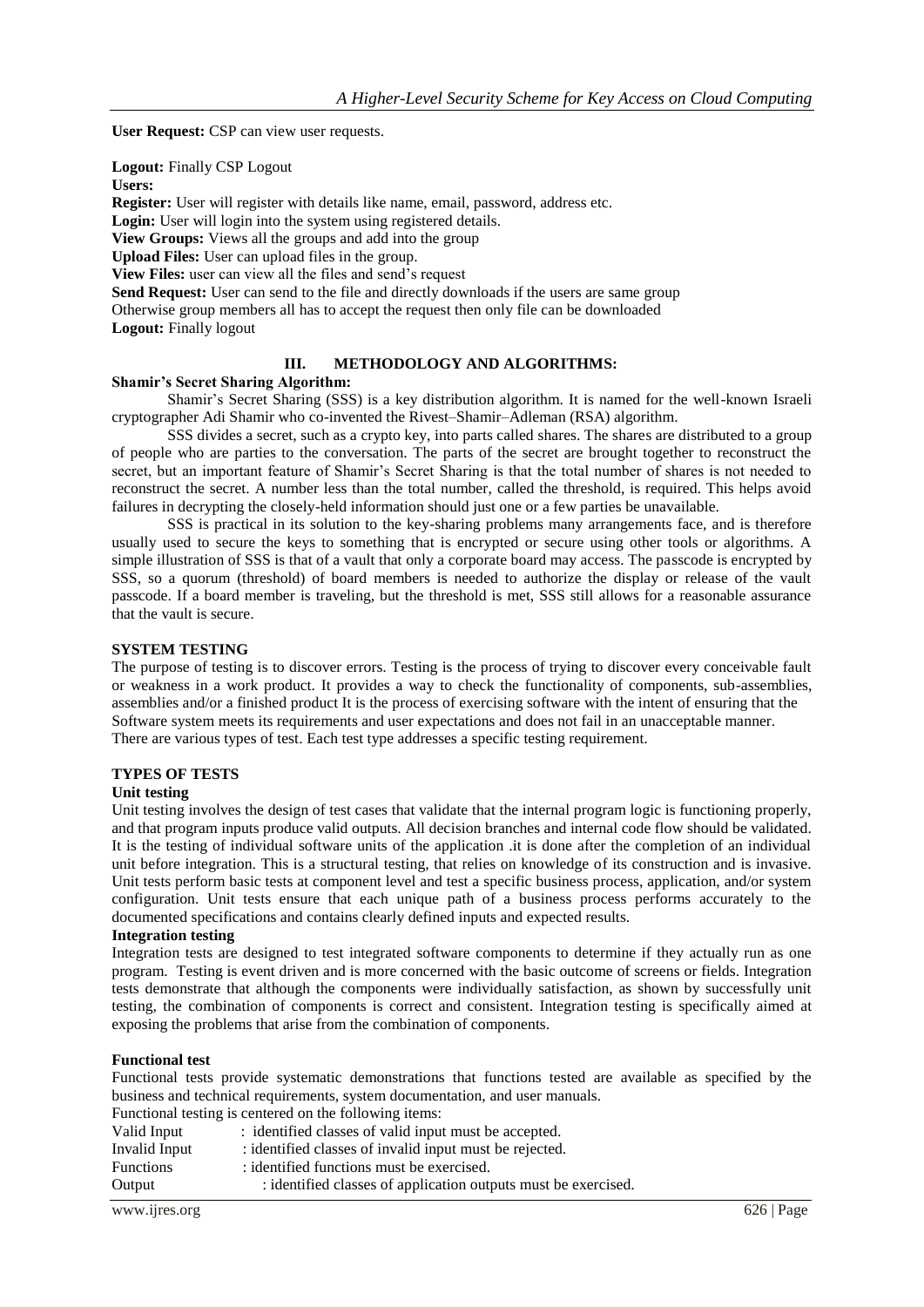Systems/Procedures: interfacing systems or procedures must be invoked.

Organization and preparation of functional tests is focused on requirements, key functions, or special test cases. In addition, systematic coverage pertaining to identify Business process flows; data fields, predefined processes, and successive processes must be considered for testing. Before functional testing is complete, additional tests are identified and the effective value of current tests is determined.

|                              |                    | Cloud Service Provider Login<br>close@gmail.com |                               |  |
|------------------------------|--------------------|-------------------------------------------------|-------------------------------|--|
|                              |                    | Annual.                                         |                               |  |
|                              |                    | Login                                           |                               |  |
|                              |                    |                                                 |                               |  |
| $\Omega$                     |                    |                                                 |                               |  |
|                              |                    |                                                 |                               |  |
|                              |                    |                                                 |                               |  |
|                              |                    |                                                 |                               |  |
|                              |                    | Fig: CSP Login page                             |                               |  |
| Higher Level Security Scheme |                    |                                                 |                               |  |
|                              | Add Groups         | View Groups                                     | <b>User Request</b><br>Logout |  |
|                              |                    |                                                 |                               |  |
|                              |                    |                                                 |                               |  |
|                              |                    |                                                 | Add Groups<br>GROUP NAME      |  |
|                              | 12.25 <sub>m</sub> |                                                 | GROUP DESCRIPTION             |  |

**IV. Result:** 

**Fig: Add Groups**

 $\circ$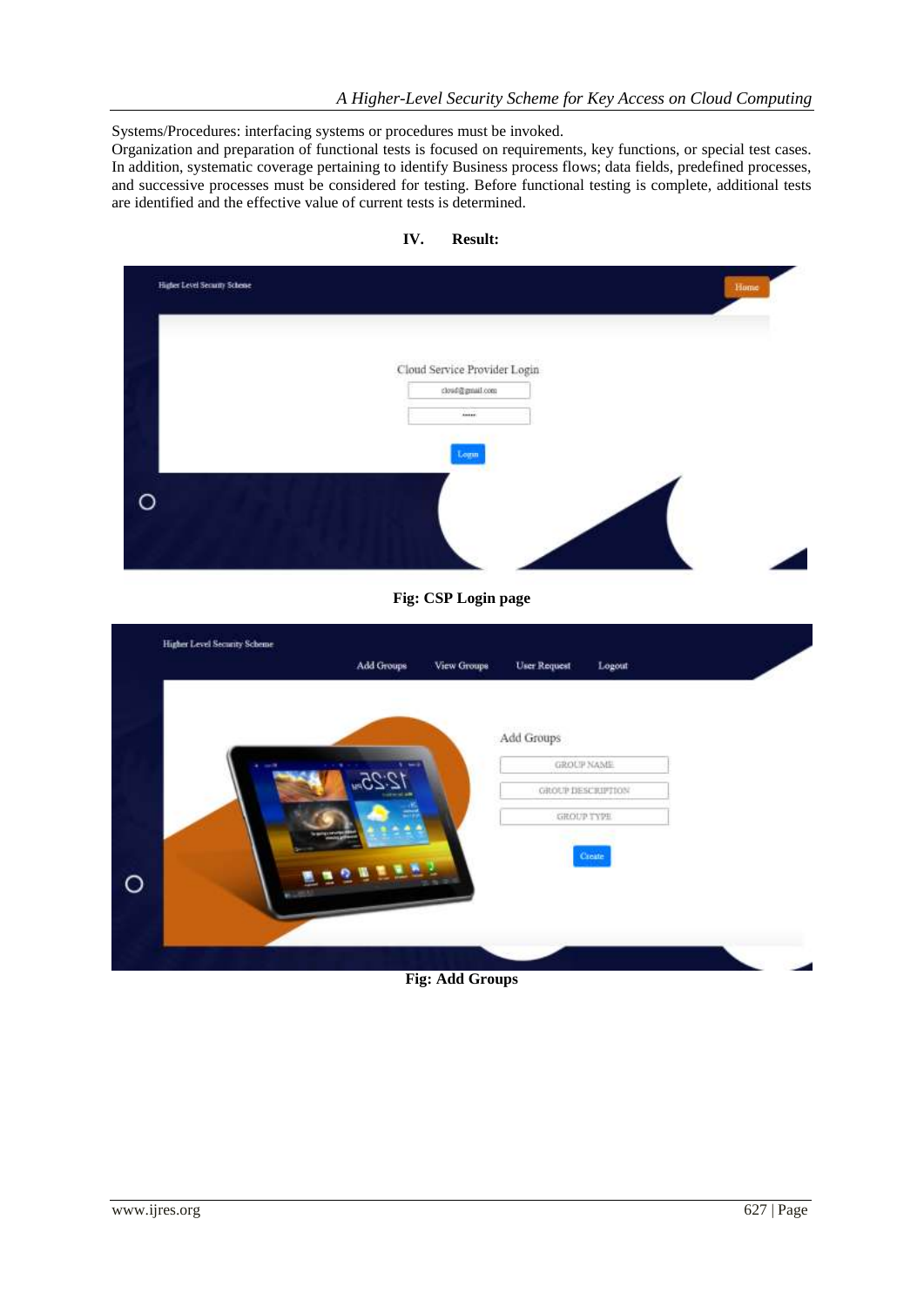

## *A Higher-Level Security Scheme for Key Access on Cloud Computing*

**Fig: View Groups**

| $\operatorname{Login}\operatorname{Page}$<br>$-10$ | Register |
|----------------------------------------------------|----------|
|                                                    |          |
| mouli@gmail.com<br>$_{\rm{max}}$                   |          |
| Login<br><b>Contact of the</b>                     |          |
| $18.0 - 1$<br>$\circ$<br>ALC: UNK                  |          |

Fig: **User Login**

#### **TEST CASES:**

| Input      | Output                                      | Result         |
|------------|---------------------------------------------|----------------|
| Input text | Tested for whether floods will occur or not | <b>Success</b> |

## **Test cases Model building:**

| S.NO           | <b>Test cases</b>                                        | I/O                                  | <b>Expected O/T</b>                                           | <b>Actual O/T</b>                            | P/F |
|----------------|----------------------------------------------------------|--------------------------------------|---------------------------------------------------------------|----------------------------------------------|-----|
|                | Read the dataset.                                        | Dataset path.                        | Dataset need to read<br>successfully.                         | fetched<br>Dataset<br>successfully.          | P   |
| $\mathfrak{D}$ | Performing<br>pre-<br>processing<br>the<br>on<br>dataset | Pre-processing part<br>takes place   | Pre-processing<br>should be performed<br>on dataset           | Pre-processing<br>successfully<br>completed. | P   |
|                |                                                          |                                      |                                                               |                                              |     |
| $\mathcal{R}$  | Model Building                                           | Model Building for<br>the clean data | Need<br>create<br>to<br>model<br>using<br>required algorithms | Model<br>Created<br>Successfully.            | P   |
| 4              | <b>Floods Prediction</b>                                 | Features<br>Input<br>provided.       | Output should be<br>whether floods will<br>occur or not       | classified<br>Model<br>floods successfully   | P   |